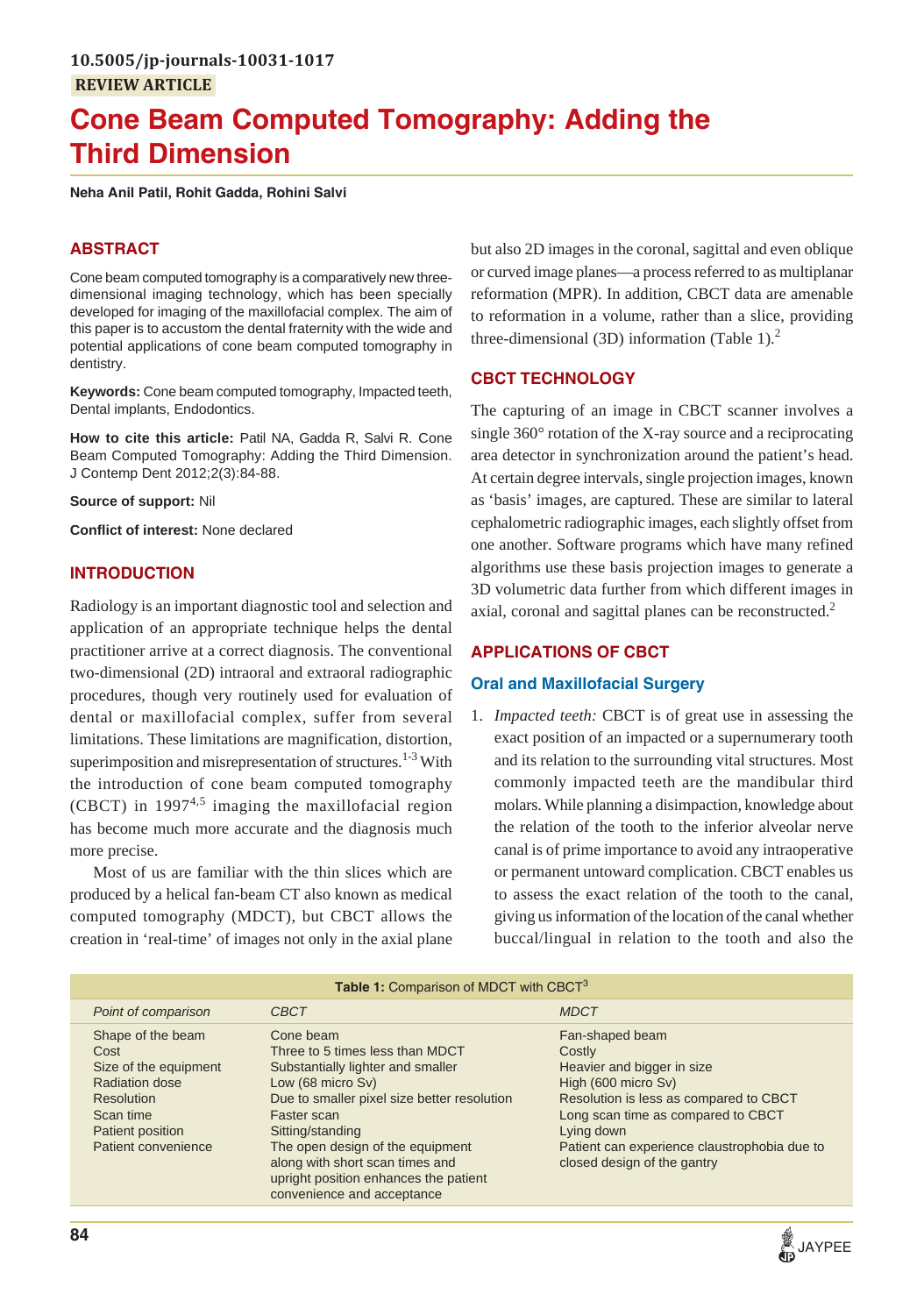proximity of the canal to it. CBCT examination also helps the dental practitioner know the exact number of roots of the tooth planned for extraction their precise position, presence of any dilacerations and analysis of the extent of the pathology related to them, allowing for a defined treatment plan, which would result in less invasive surgical intervention (Fig. 1). $2,4-6$ 

2. *Trauma cases:* Another frequent application of CBCT is in assessing fractures of the maxillofacial complex. The conventional 2D imaging has a number of limitations is assessing the exact location and extent of the fracture line, one of the major being superimpositions of the surrounding structures. Though MDCT gives accurate information but the radiation dose to the patient



**Fig. 1:** CBCT images of impacted 48. Reconstructed panoramic image and 3D reconstruction showing horizontally impacted 38 in close approximation to the inferior alveolar nerve canal. Cross section showing the nerve canal is inferior in relation to 38

involved during the scan is reasonably high as is the duration of the scan and the cost. On the contrary, CBCT scanning involves low radiation dose, easy positioning of the patient, short scan time and low cost, thus increasing the patient acceptance. The resolution of the resulting CBCT images is also higher as compared to the MDCT image (Fig. 2).

- 3. *Orthognathic surgery planning:* CBCT is also largely used in planning orthognathic surgery which requires detailed visualization of the interocclusal relationship in order to augment the 3D virtual skull model with a detailed dental surface.7
- 4. *Calcified structures in salivary glands:* The maximum intensity projection (MIP) images provides valuable information on the distribution and location of soft tissue or vascular calcifications like tonsilloliths, salivary gland stones, calcified lymph nodes and carotid artery calcifications. As the voxel gray scale intensity of these calcified areas is higher than the neighboring voxels, they appear as bright spots on MIP images (Fig. 3).

#### **PERIODONTICS**

CBCT is an accurate tool in assessing the morphologic condition of bone. $8,9$  Many studies have proved that the measurements as performed on the CBCT were at par with the ones done by a periodontal probe. $8,10$  As discussed earlier the superimposition of the surrounding structures as seen on conventional 2D radiographs, hinders the assessment of furcation involvements. On the other hand CBCT specifically helps the periodontist to detect furcation bone loss, buccal lingual defects, fenestrations, dehiscence along with accurate measurement of intra bony defects and evaluate outcome of regenerative periodontal therapy (Fig. 4). $8,10,11$ 



**Fig. 2:** 3D reconstruction and the coronal section is showing discontinuity suggestive of fracture in relation to the posterolateral wall of the left maxillary sinus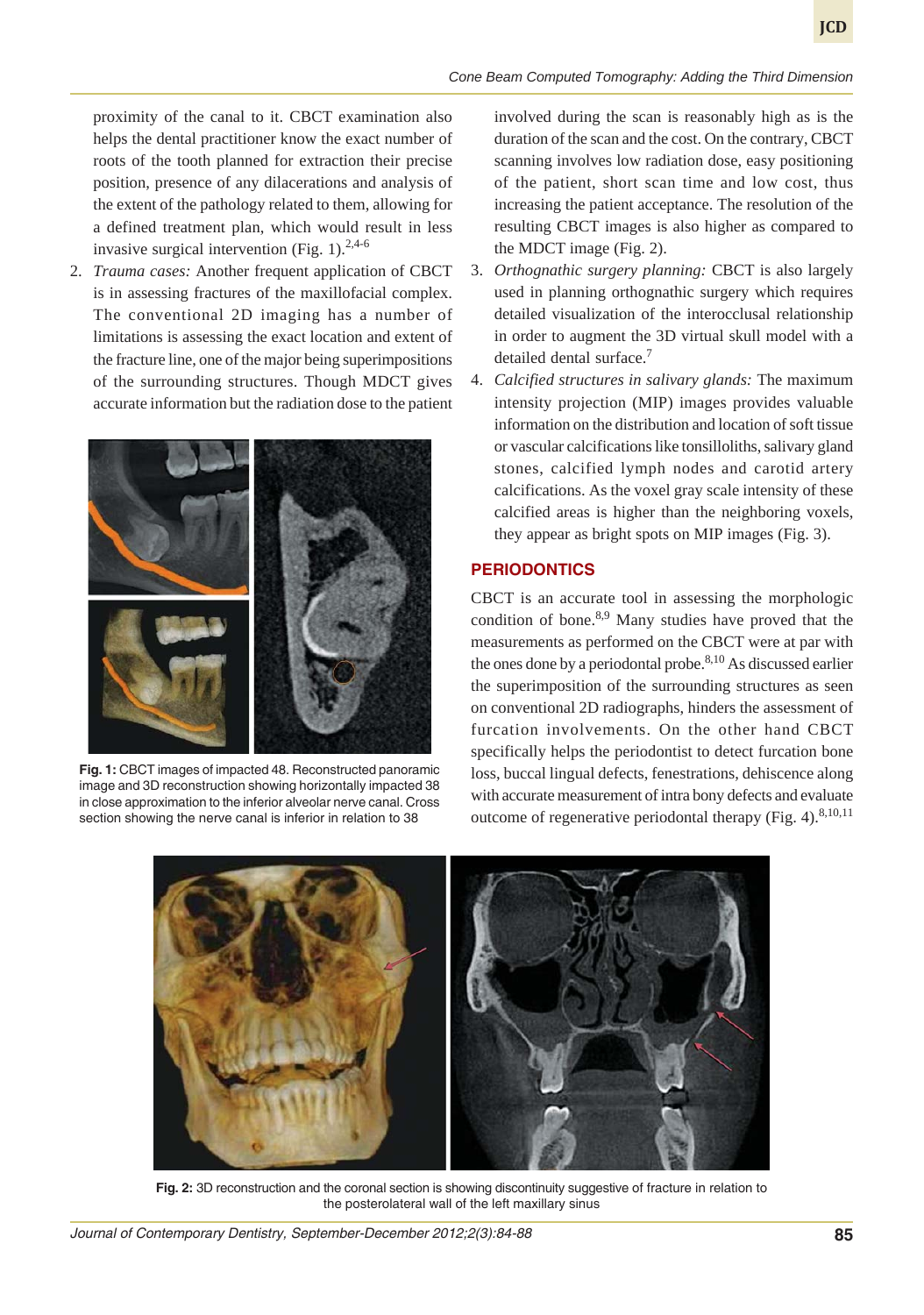# **ENDODONTICS**

An important advantage of CBCT in endodontics is demonstration of anatomic features in 3Ds (axial, coronal, sagittal) which the routine intraoral and panoramic projections cannot. Image enhancement algorithms like zoom magnification, window/level adjustments, and text or arrow annotation can be applied and the cursor-driven measurement algorithms that make possible real-time dimensional assessment which are free from distortion and magnification (Fig.  $5$ ).<sup>12</sup>

The applications can be summarized as below:<sup>12</sup>

- Assessing number of root canals and their curvature.
- Diagnosis of dental periapical pathosis.
- Intra- or postoperative assessment of endodontic treatment complications, such as overextended root canal obturation material, separated endodontic instruments, calcified canal identification and localization of perforations.
- Diagnosis and management of dentoalveolar trauma, especially root fractures, luxation and/or displacement of teeth and alveolar fractures.
- Localization and differentiation of external from internal root resorption or invasive cervical resorption from other conditions, and the determination of appropriate treatment and prognosis.

• Presurgical case planning to determine the exact location of root apex/apices and to evaluate the proximity of adjacent anatomical structures.

### **IMPLANTOLOGY**

MDCT has long been used for measuring the precise height and width of bone for placement of implants. However, the ability of CBCT to provide greater accuracy in measurements at lower radiation doses has made it the preferred option in implant dentistry.<sup>13,14</sup> The CBCT software does not only allow for measurements of the bone quantity but also helps to measure bone quality<sup>15-17</sup> along with algorithms with help virtual implant placement. Also there are softwares to construct surgical guides which will further reduce the failure rate. $13,18,19$  CBCT is also used for bone graft assessment and evaluation of post-treatment cases (Fig.  $6$ ).<sup>5,20</sup>

# **ORTHODONTICS**

CBCT offers a number of advantages for imaging in orthodontics. To list some:<sup>21-23</sup>

- Tooth position and localization
- Measuring bone dimensions for mini-implant placement
- Rapid maxillary expansion



**Fig. 3:** Axial and coronal sections with 3D reconstructed image show two well-defined structures in the submandibular region suggestive of calcification in the submandibular gland



**Fig. 4:** Clockwise from top: Sagittal section of 38 showing bone loss in the furcation area, cross section of mandibular anterior region showing loss of labial and lingual cortical plates, sagittal section showing interdental bone loss in mandibular premolar area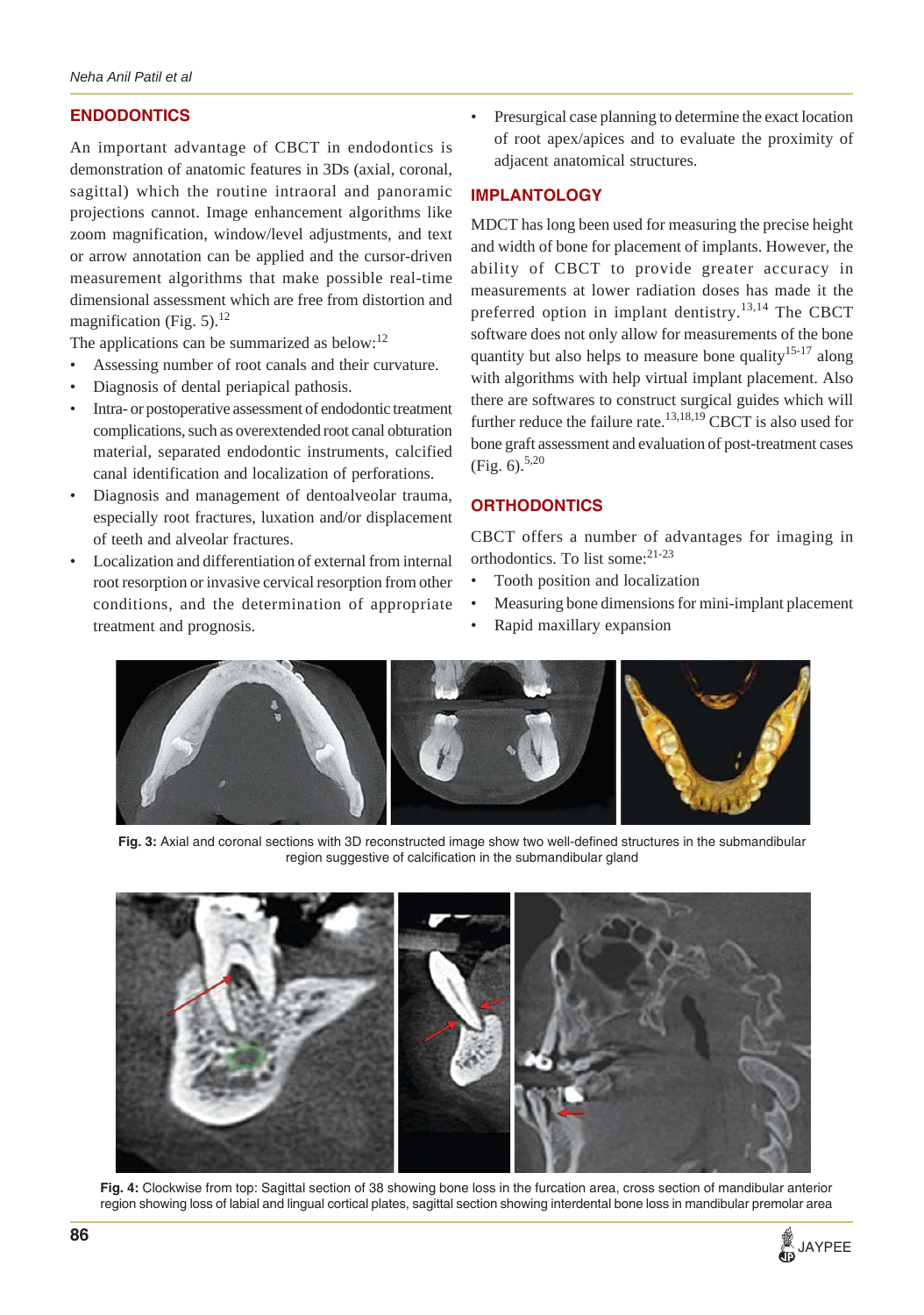

**Fig. 5:** Clockwise from top: Cross sections showing overextended root canal filling material with a periapical area of very low density suggestive of a periapical pathology, root piece with a periapical pathology, horizontal root fracture of the first premolar, vertical root fracture of canine, external resorption of the distal root of 36, internal resorption seen in 34, 34 postendodontic treatment



**Fig. 6:** Reconstructed panoramic and 3D image showing virtual implant placement. Cross section showing height and width of the bone in this region

- 3D cephalometry
- Airway assessment
- Age assessment
- Orthognathic surgery.

As craniofacial anatomy is precisely described, this meticulous information provided about the anatomical

*Cone Beam Computed Tomography: Adding the Third Dimension*

relationships which helps tremendously in better diagnosis, treatment and prognostication.<sup>24</sup>

# **BONE PATHOLOGIES**

Cysts, tumors and other bony lesions though detected on conventional radiographs, CBCT makes available information pertaining to the actual size of the lesion, its relationship with the surrounding anatomic landmarks and extension of the lesion into paranasal sinuses, orbital cavties, nasopharynx, skull, etc. This added information provided by CBCT images goes ahead in a more accurate diagnosis between inflammatory lesions of the jaws, cysts, odontogenic tumors, nonodontogenic tumors, some other benign conditions like fibrous dysplasia, thalassemia, and even malignant lesions like squamous cell carcinoma, metastatic tumors, osteosarcoma, mucoepidermoid carcinoma, malignant lymphoma, Ewing sarcoma.25,26

### **CONCLUSION**

CBCT provides us with images with have high diagnostic quality with relatively short scanning times (10-70 seconds) and at a low radiation dose, thus finding application in all the dental specialties. To maximize the clinical output further the CBCT data should undergo a thorough clinical evaluation.

### **ACKNOWLEDGMENT**

The authors gratefully acknowledge ScanDENT Imaging Centre, Matunga, Mumbai, for providing CBCT data for all the figures.

# **REFERENCES**

- 1. Calhoun PS, Kuszyk BS, Heath DG, et al. Three-dimensional volume rendering of spiral CT data: Theory and method. Radiographics 1999;19:745-64.
- 2. Scarfe WC, Farman AG, Sukovic P. Clinical applications of cone-beam computed tomography in dental practice. J Can Dent Assoc 2006;72(1):75-80.
- 3. Macleod I, Heath N. Cone beam computed tomography (CBCT) in dental practice. Dent Update 2008;35:590-98.
- 4. Radiation protection: Cone beam CT for dental and maxillofacial radiology. Provisional guidelines 2009 (v1.1 May 2009). A report prepared by the SEDENTEXCT project www.sedentexct.eu. (Retrieved August 2009).
- 5. Palomo JM, Kan CH, Palomo LB, Hans MG. Three-dimensional cone beam computerized tomography in dentistry. Dent Today 2006;25(11):130-35.
- 6. Flygare L, Öhman A. Preoperative imaging procedures for lower wisdom teeth removal. Clin Oral Invest 2008;12:291-302.
- 7. Alamri HM, Sadrameli M, Alshalhood MA, Sadrameli M, Alshehri MA. Applications of CBCT in dental practice: A review of the literature. Gen Dent 2012;60(5):390-400.
- 8. Tyndall DA, Rathore S. Cone-beam CT diagnostic applications: Caries, periodontal bone assessment, and endodontic applications. Dent Clin North Am 2008 Oct;52(4):825-41.